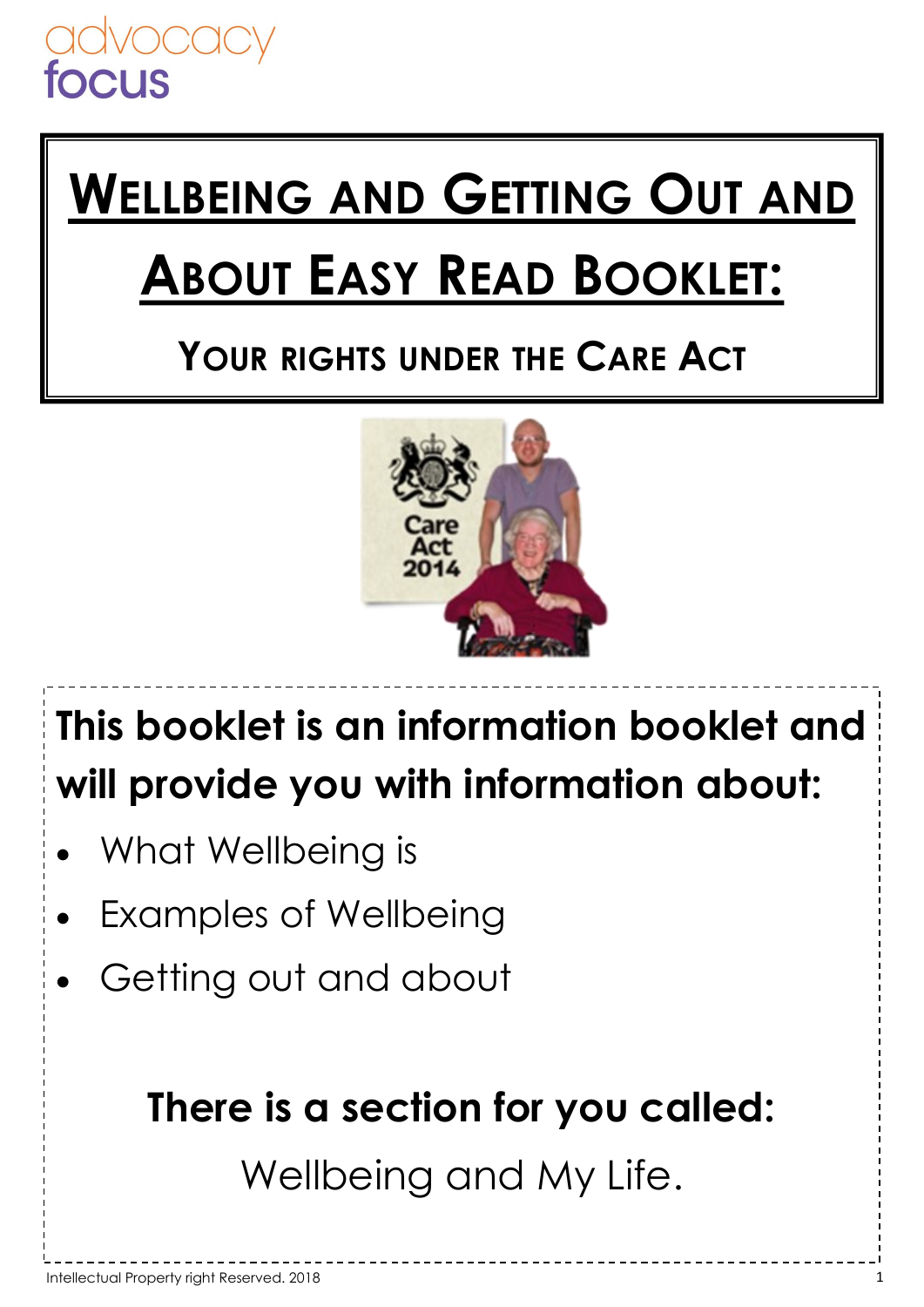

#### **WELLBEING IS...**

#### **Wellbeing is part of a piece of Law that tells Social Workers what they have to do.**



This is when a Social Worker is assessing you and the law says that they have to make sure that your Wellbeing is met.

#### **There are 9 areas of Wellbeing, they are:**

**Dignity** 



- Physical and Mental health – Emotional **Wellbeing**
- 

 Being safe and staying well

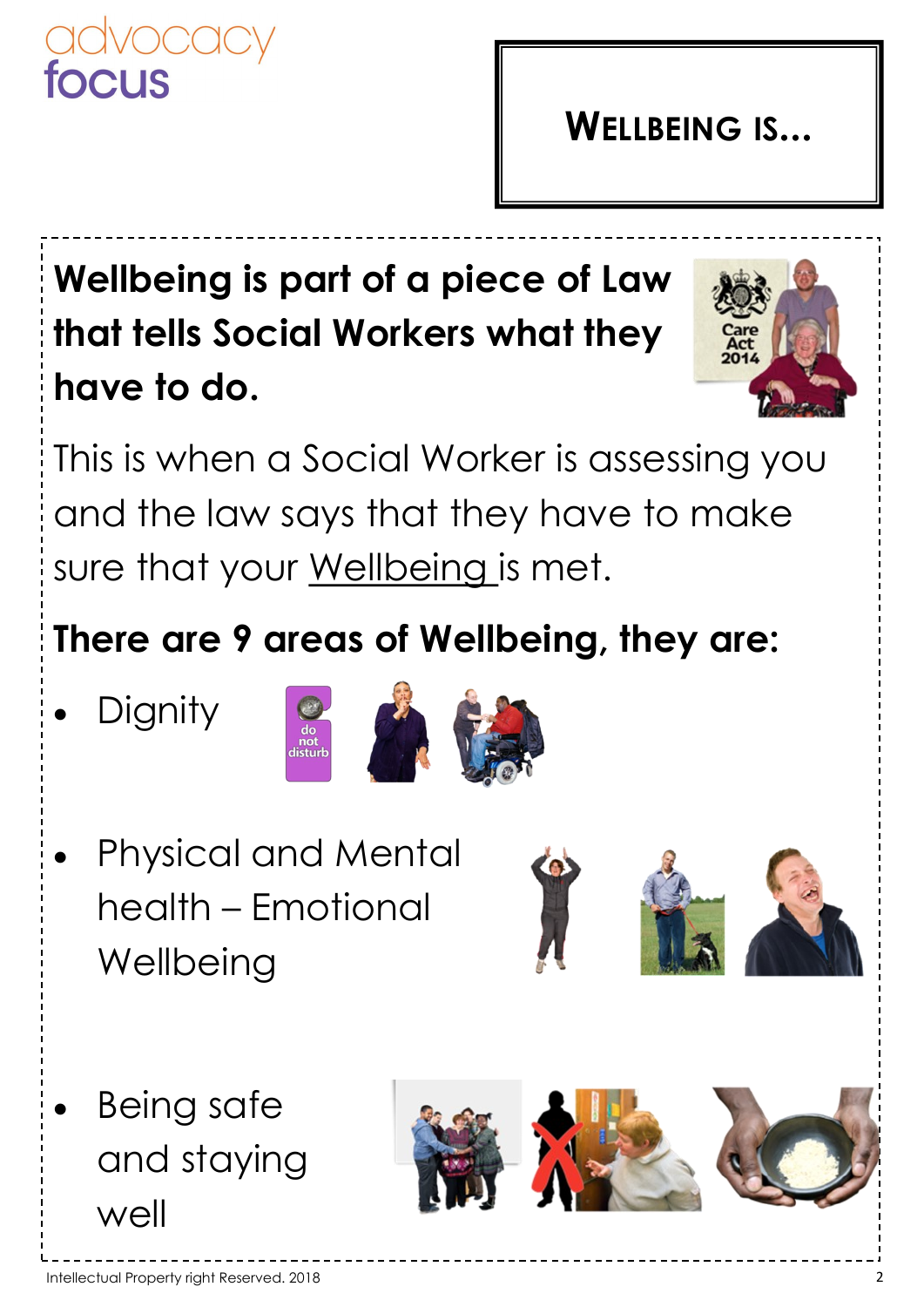

- Making your choices
- Work, College and **Training**







Social and Money



 Family/Personal Relationships





Where you live



Being part of society

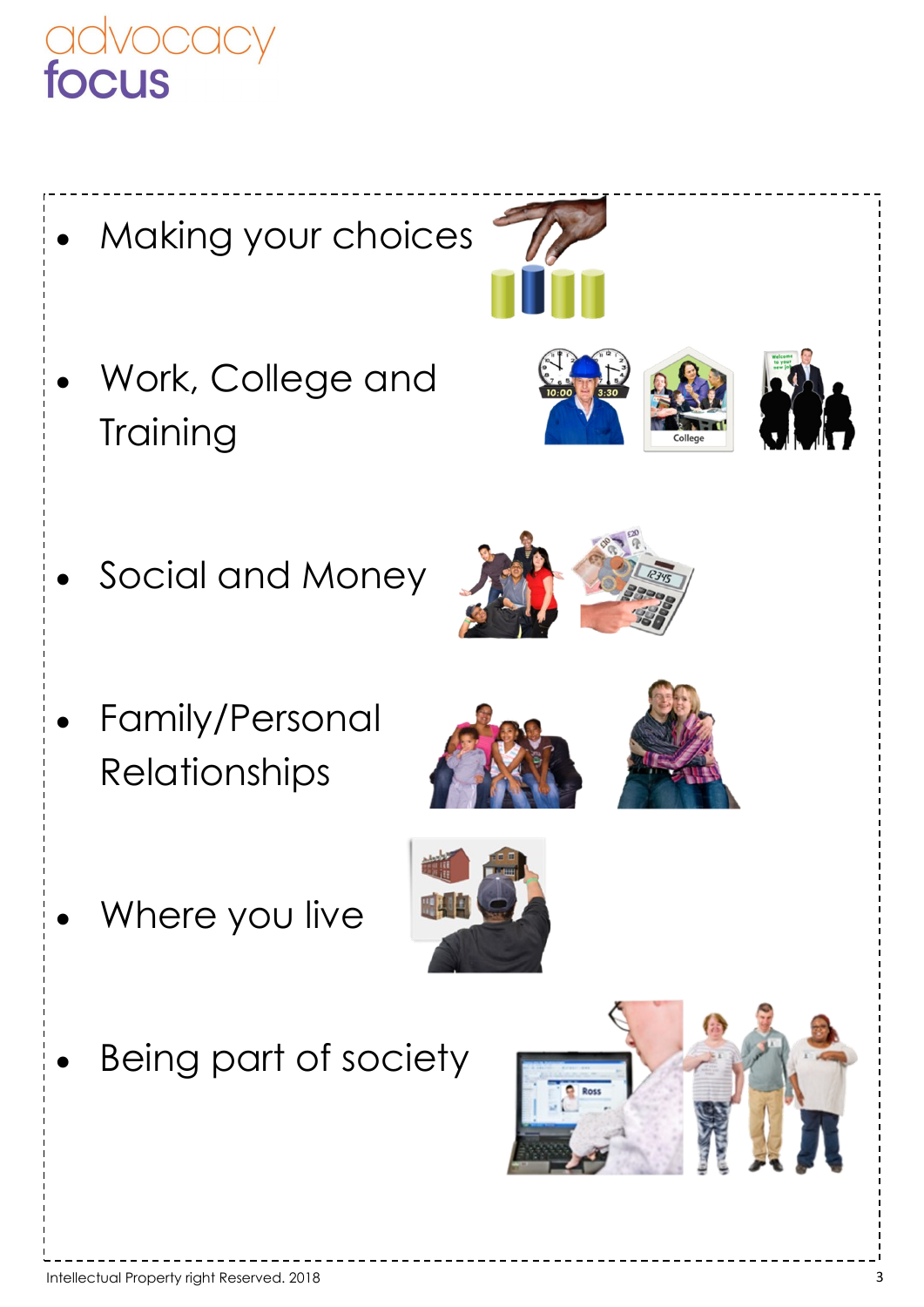

#### **GETTING OUT AND ABOUT...**

You can tell your social worker that you want to get out and about—**The Social Worker has to listen to you.**



If they think not getting out and about could make you unwell, then they **MUST** do something to help you to do it.

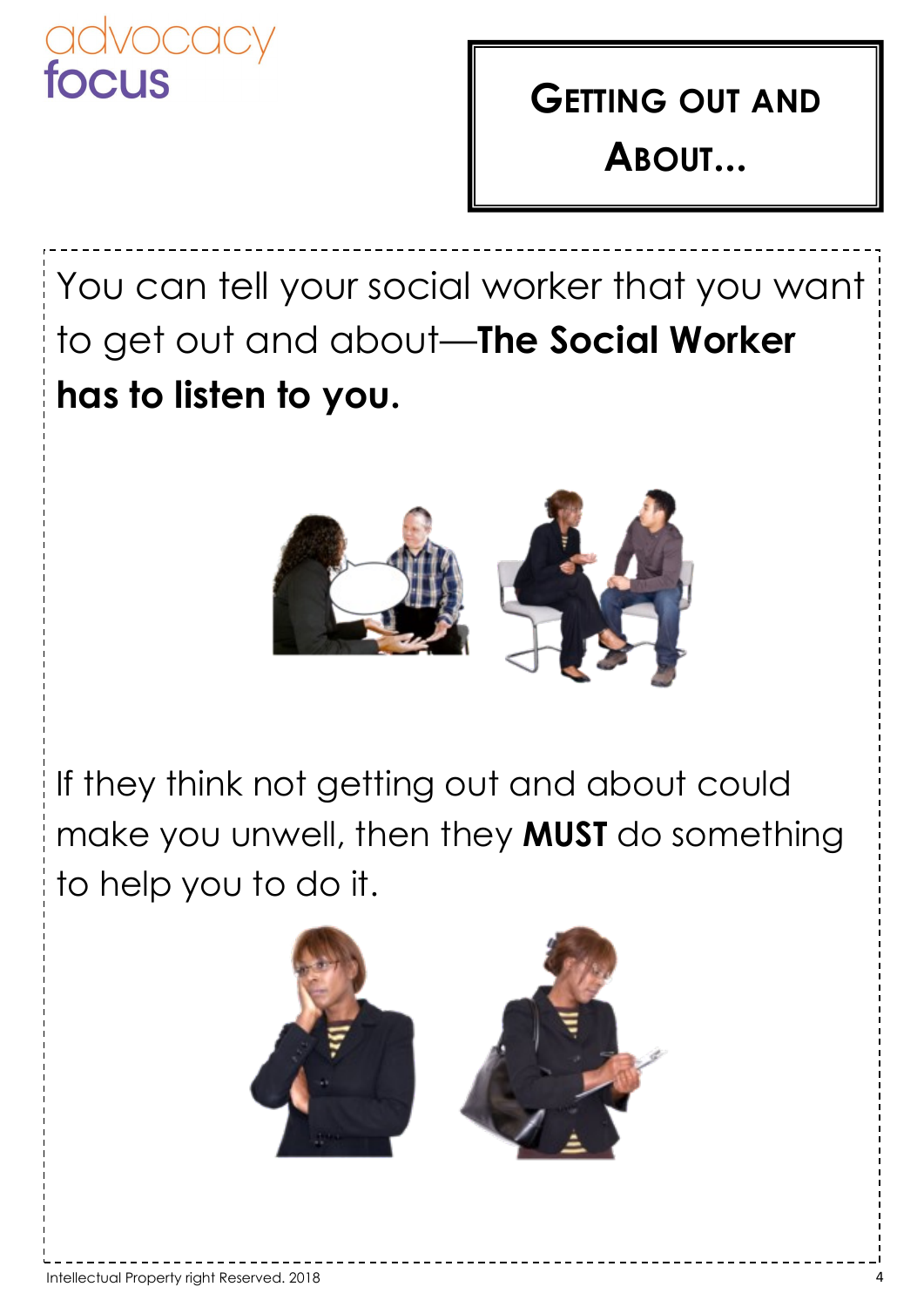

This is because The law says that 'Wellbeing' is important and when a Social Worker is assessing you; they have to make sure that your Wellbeing is met.



The social worker will talk about needs, your wellbeing can help to make your needs clear.



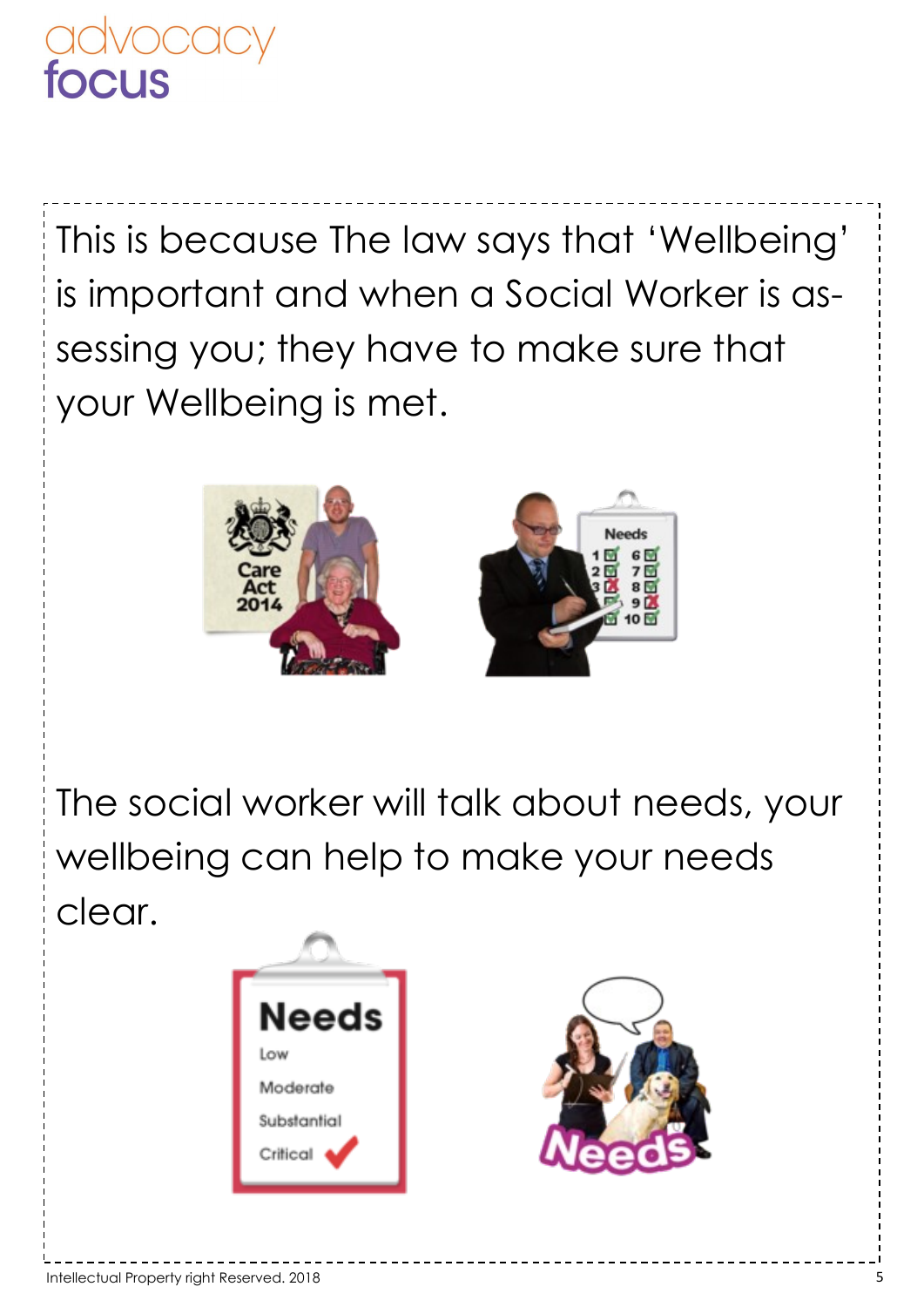#### **Getting out and about can include:**

Going Shopping



Seeing Friends



Getting a bus/train



Exercise



#### Getting your hair cut

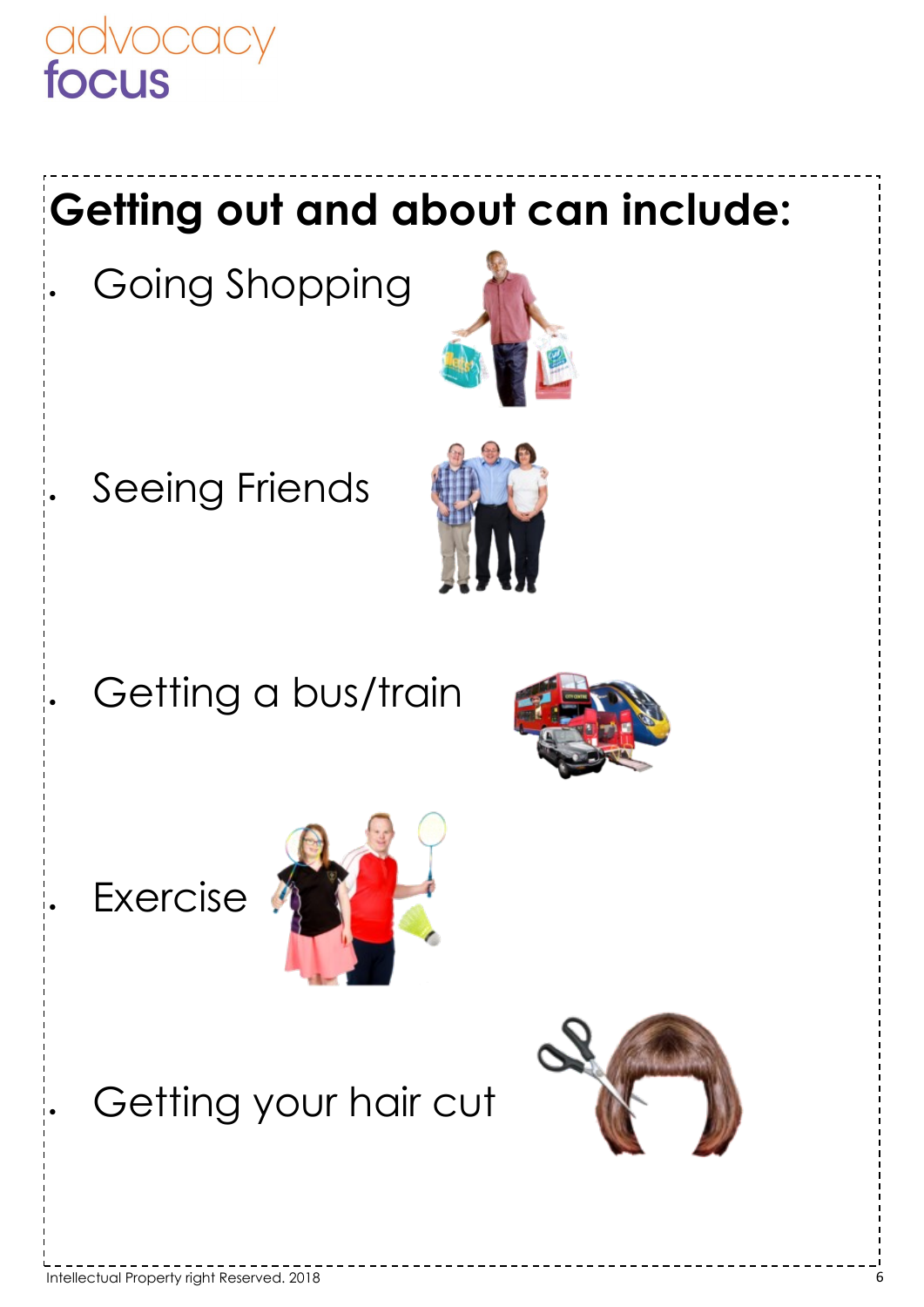We can show with Wellbeing how something you like to do can be a 'need'.

**Dave likes to sing at the pub every Thursday afternoon. The areas of wellbeing this meets for him are:**

Being part of society

Physical and Mental Wellbeing

Making your choices

Social and Money





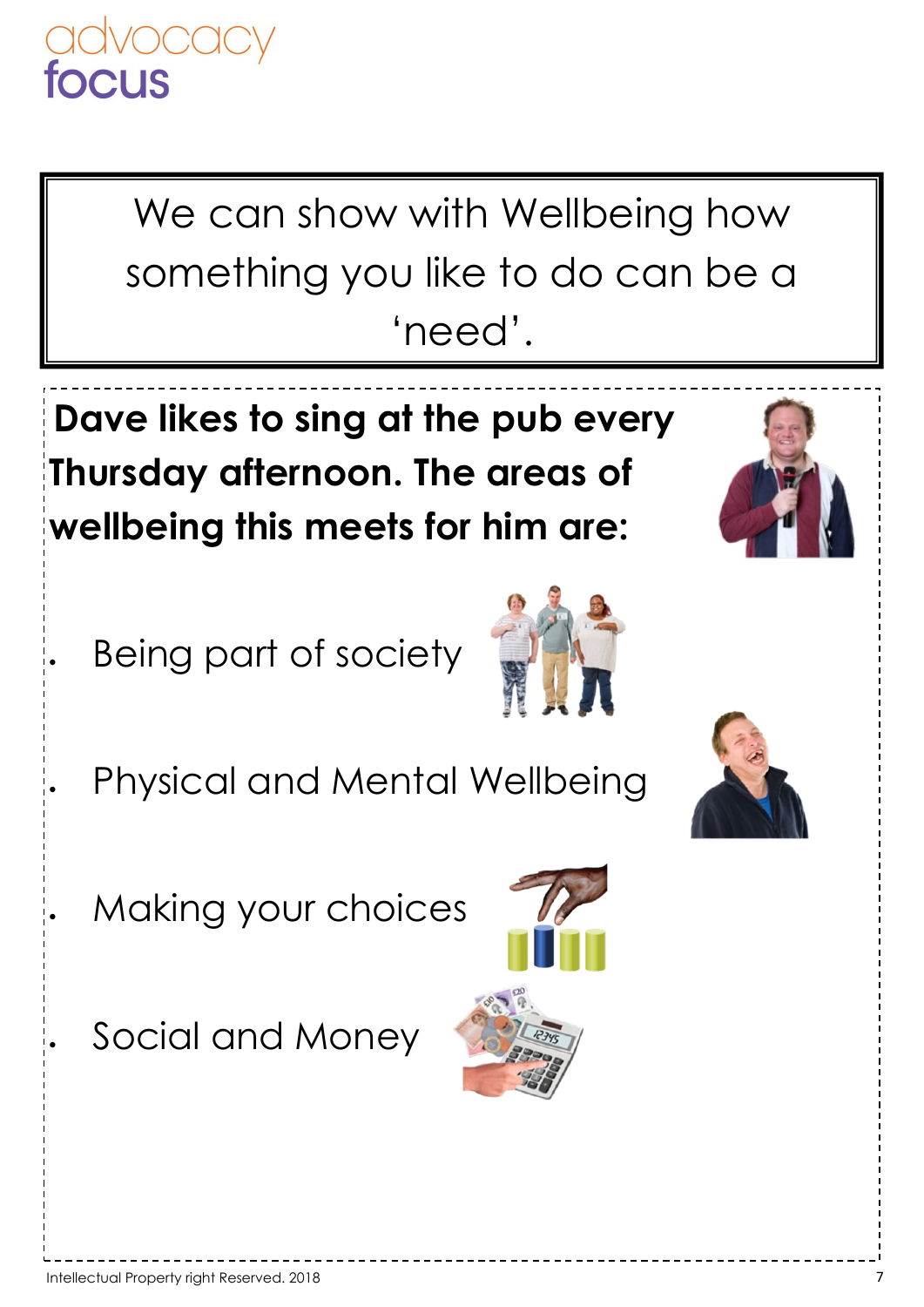### **EXAMPLES...**

#### **I LIKE GOING TO BINGO EVERY TUESDAY AND THURSDAY AFTERNOON.**

- Physical and Mental Health—Emotional **Wellbeing**
- Making your choices
- Social and Money
- Family/Personal Relationships



Being part of Society



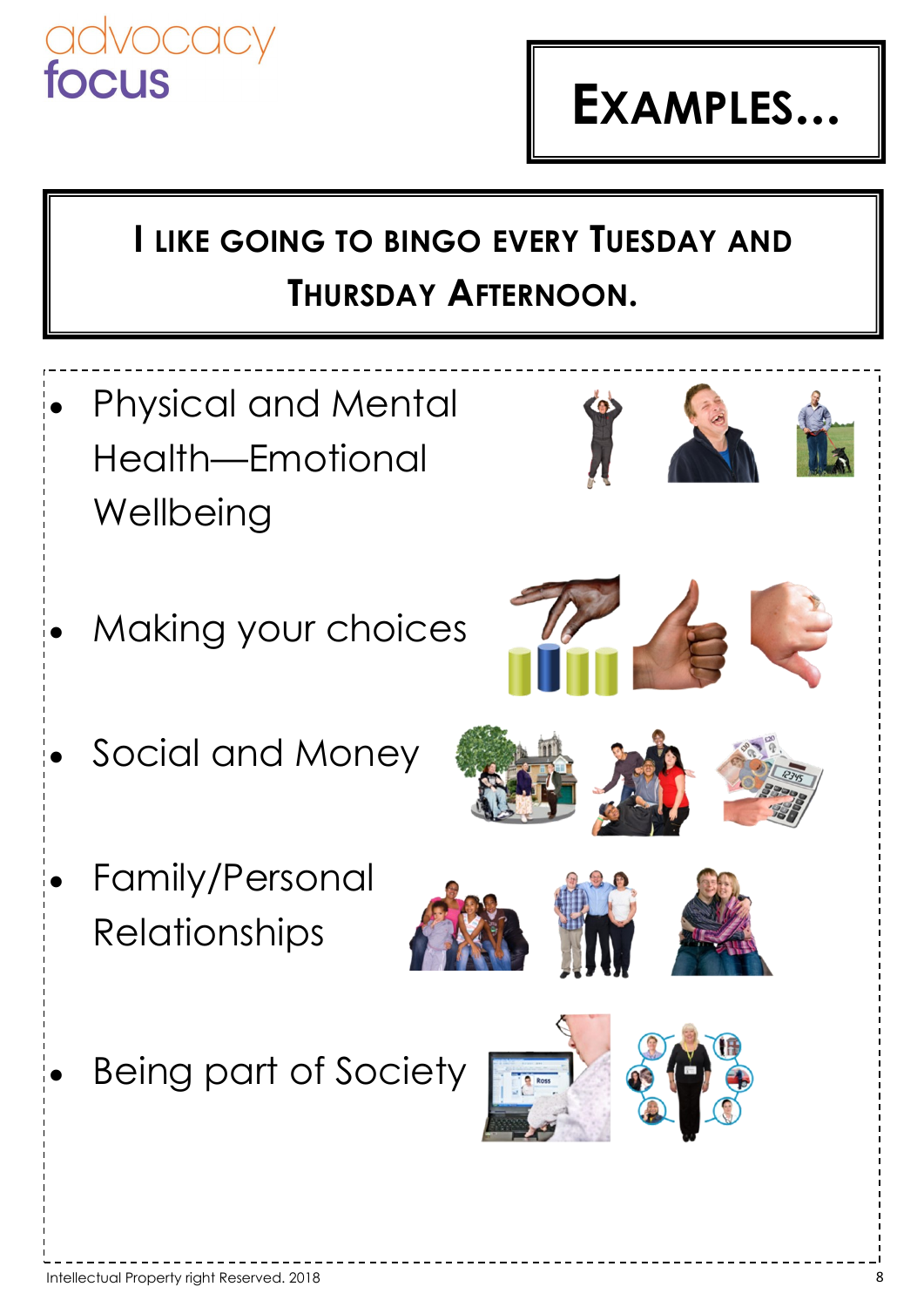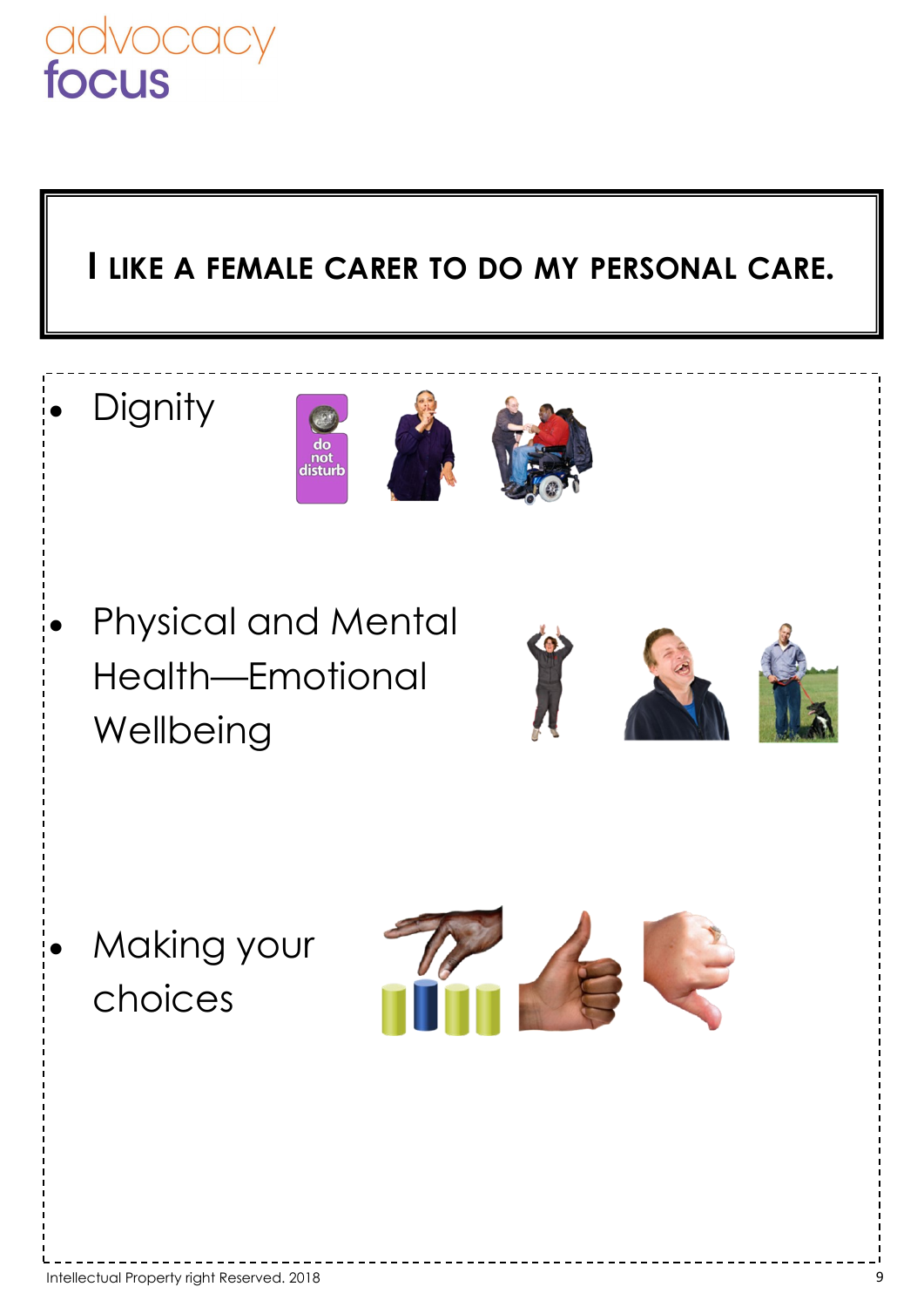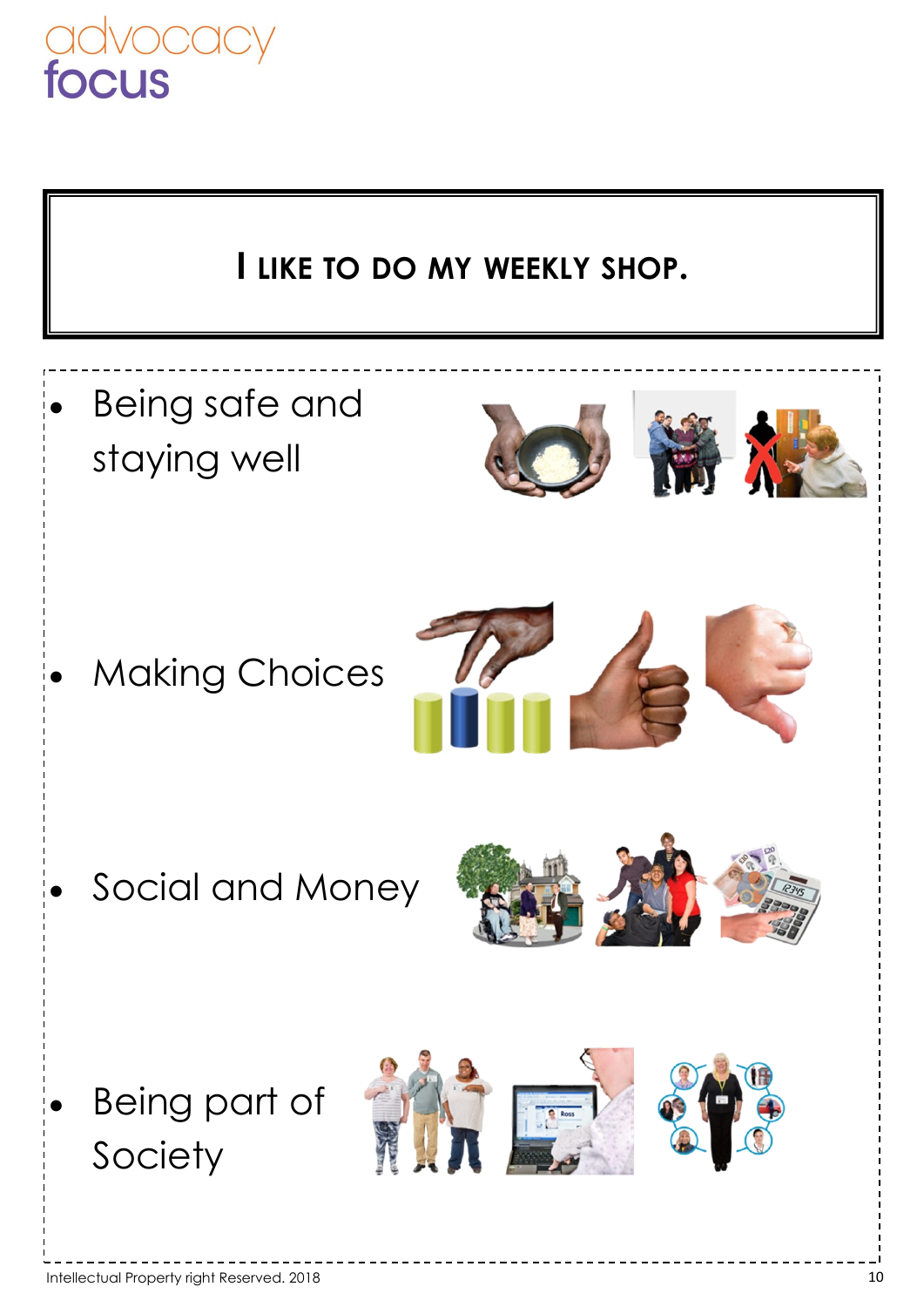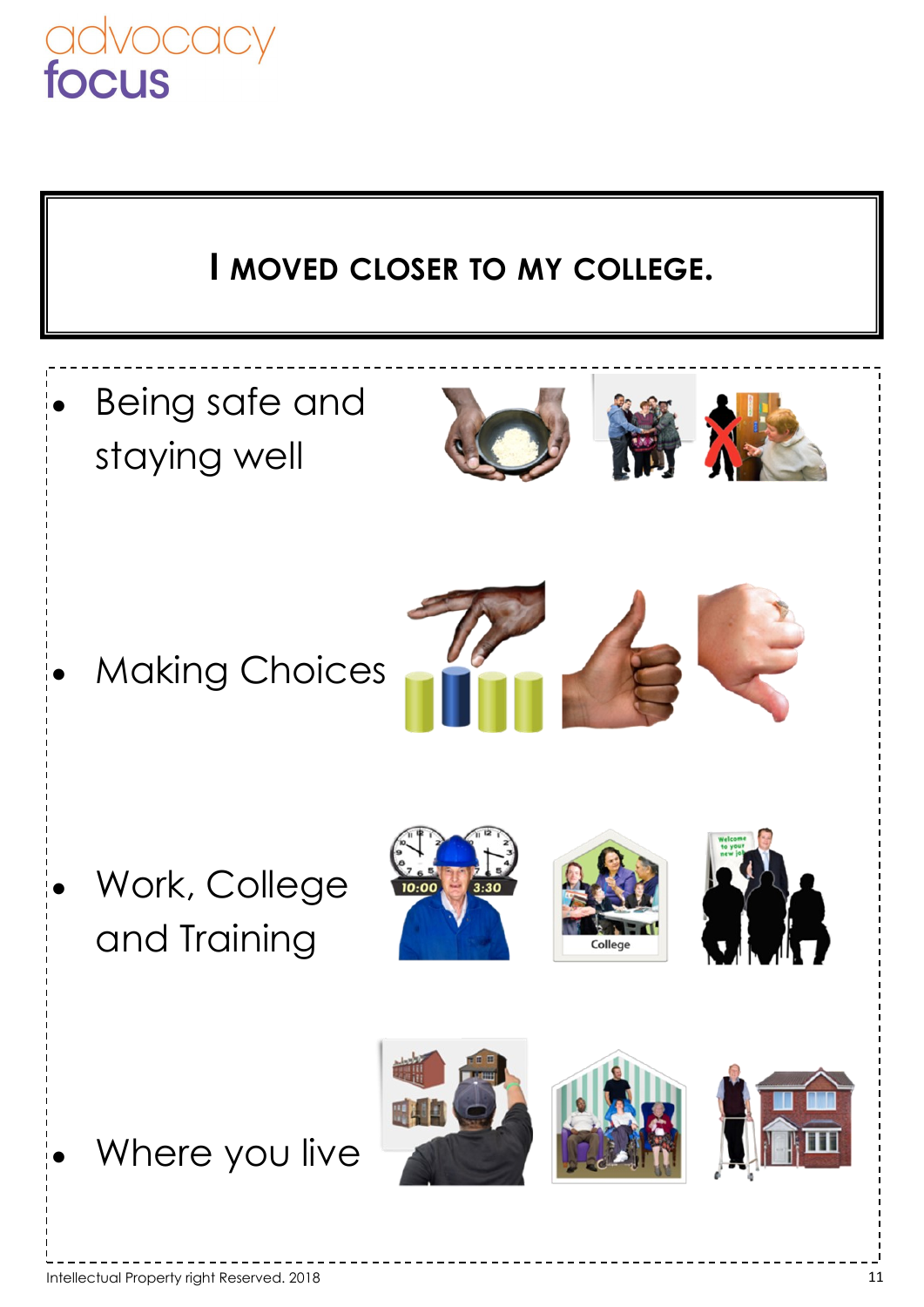

#### **WELLBEING AND MY LIFE...**

#### **THIS SECTION IS FOR YOU.**

**Write down things that are important to you in your life and then what area of Wellbeing it may include.** 



This can include:

- Things that are important to you
- How you like to be supported
- What you like to do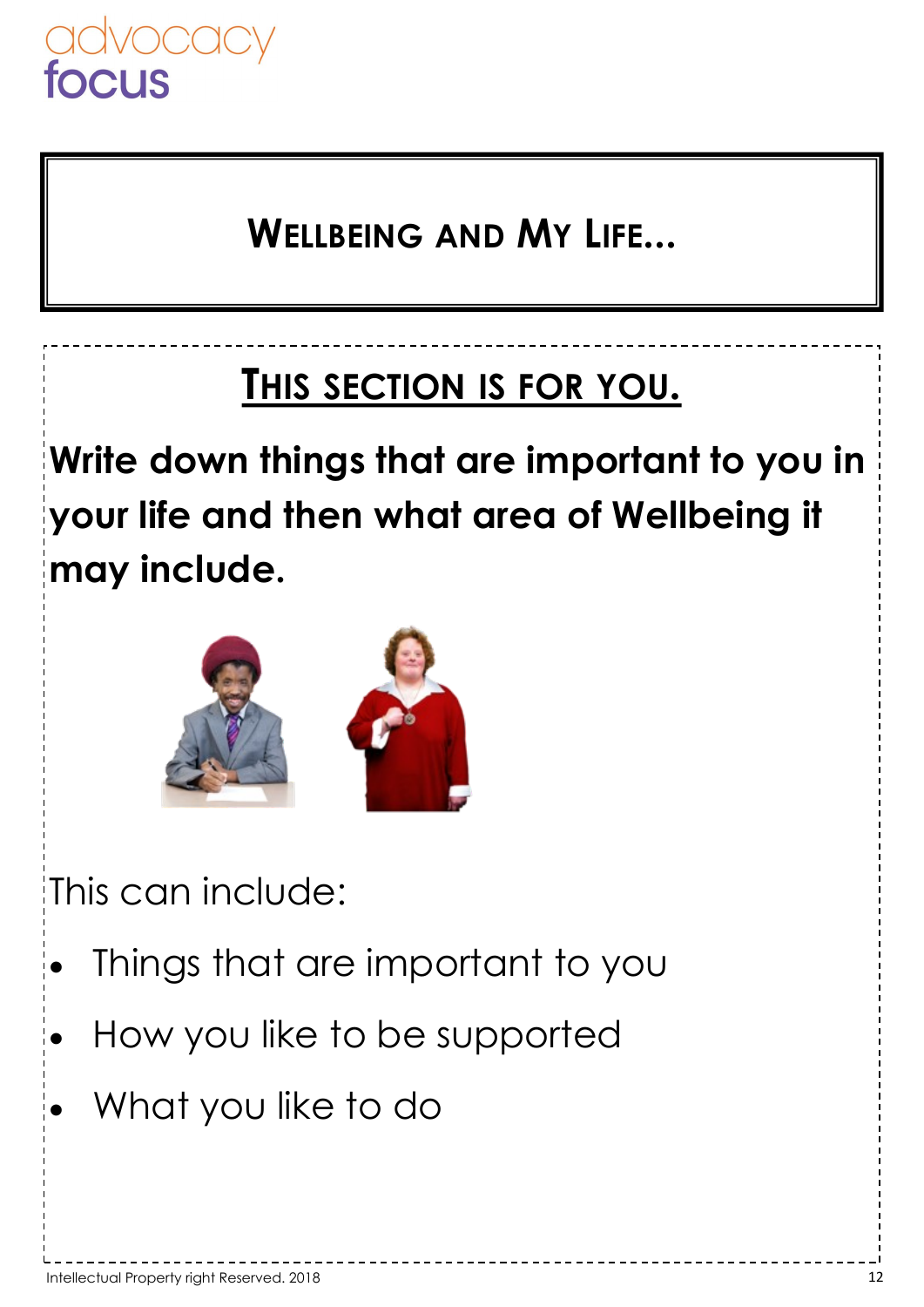

 $\bullet$ 

 $\bullet$ 

 $\bullet$ 

 $\bullet$ 

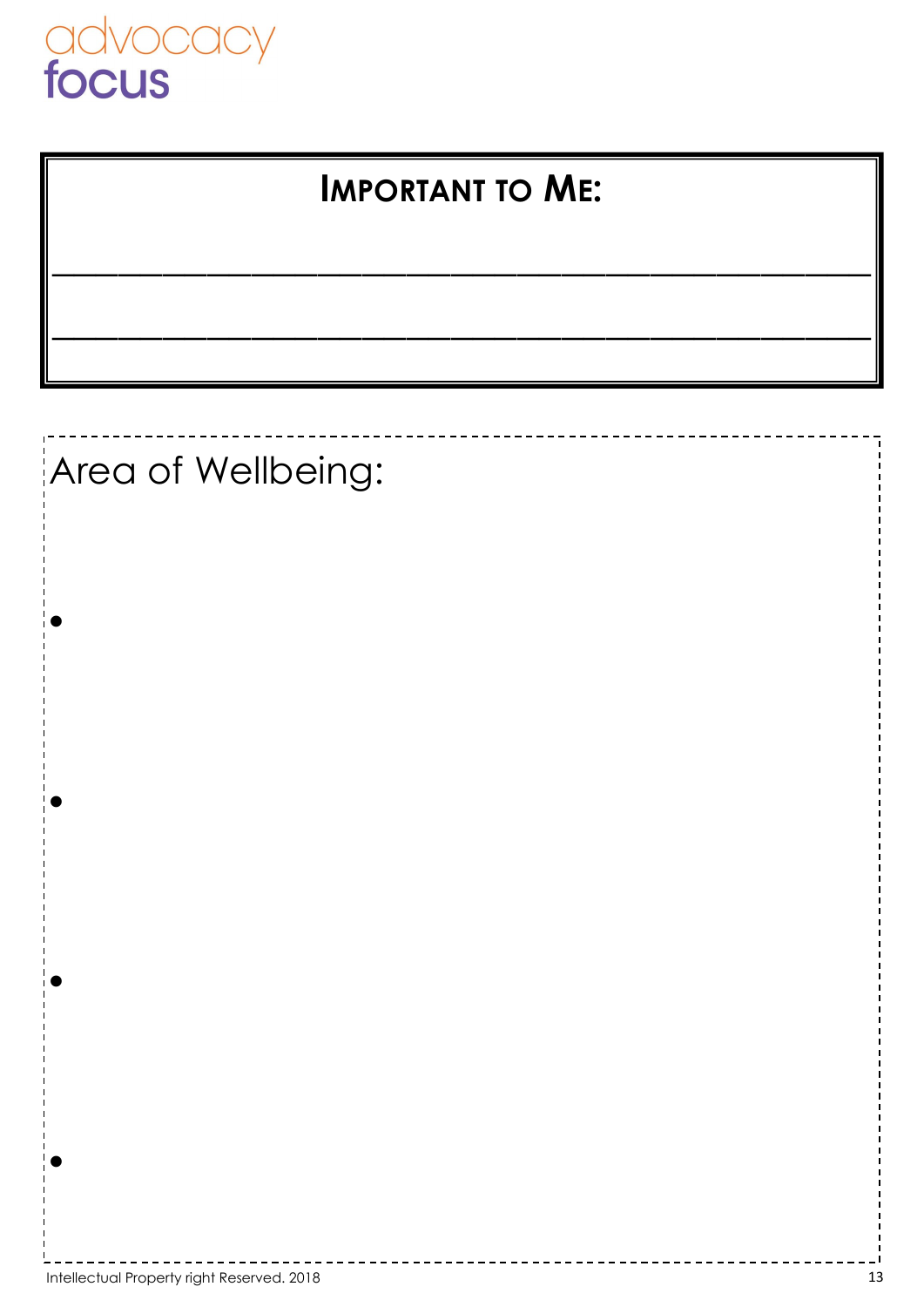

#### **I LIKE TO BE SUPPORTED LIKE THIS:**

**\_\_\_\_\_\_\_\_\_\_\_\_\_\_\_\_\_\_\_\_\_\_\_\_\_\_\_\_\_\_\_\_\_\_\_\_\_**

**\_\_\_\_\_\_\_\_\_\_\_\_\_\_\_\_\_\_\_\_\_\_\_\_\_\_\_\_\_\_\_\_\_\_\_\_\_**

#### Area of Wellbeing:

 $\bullet$ 

 $\bullet$ 

 $\bullet$ 

 $\bullet$ 

Intellectual Property right Reserved. 2018 14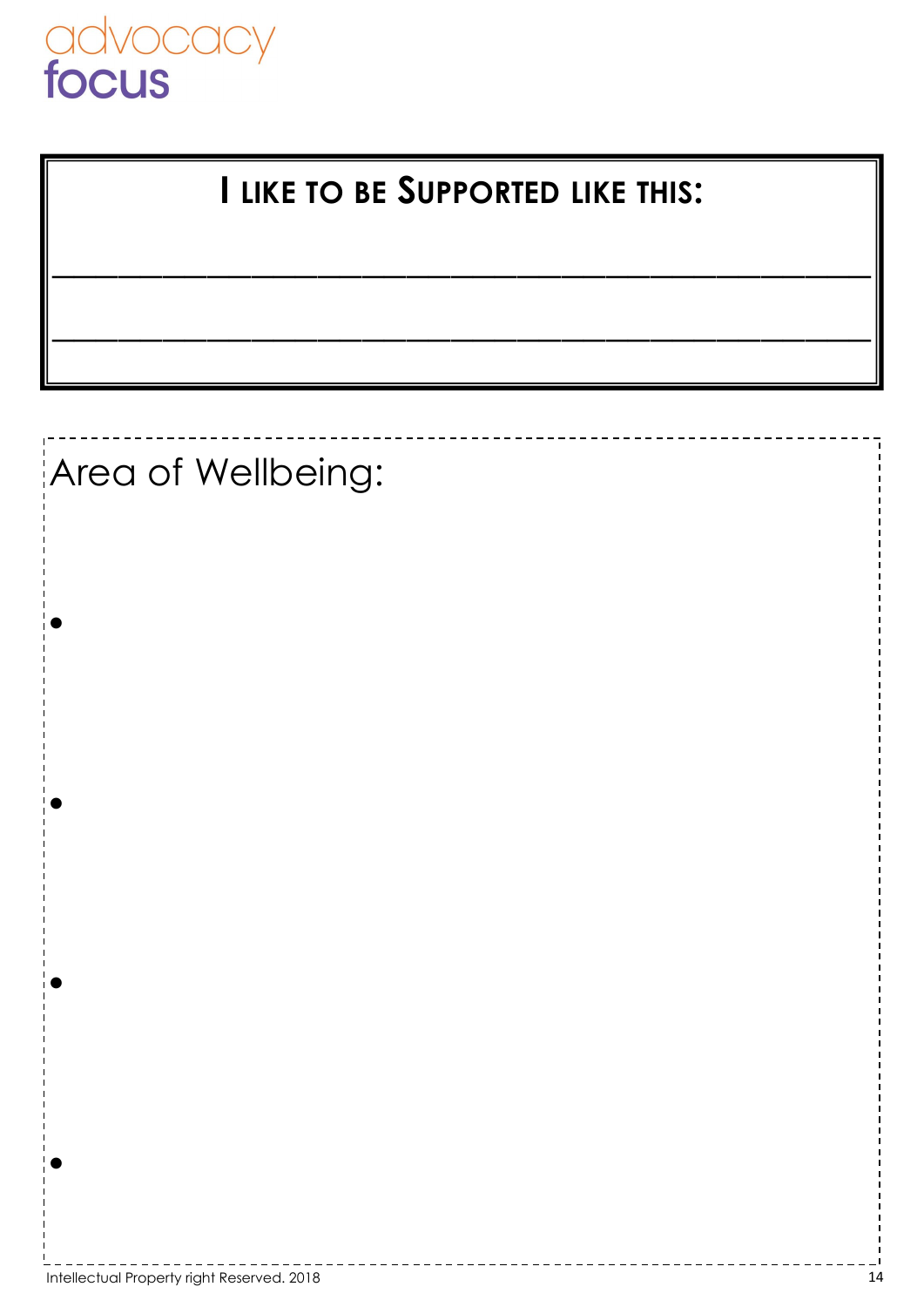



#### Area of Wellbeing:

 $\bullet$ 

 $\bullet$ 

 $\bullet$ 

 $\bullet$ 

Intellectual Property right Reserved. 2018 15